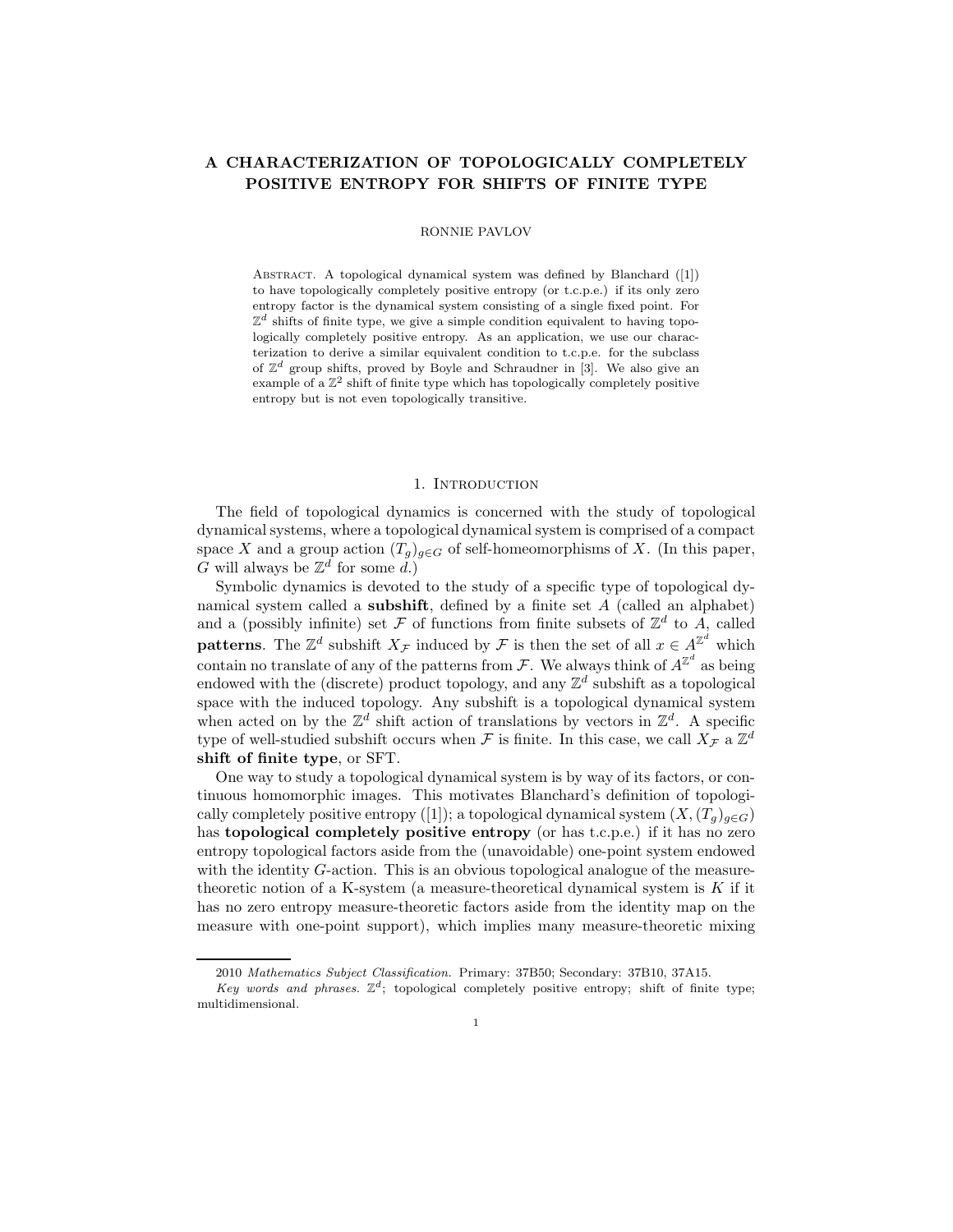properties. However, it was shown in [1] that for  $\mathbb Z$  subshifts, t.c.p.e. does not imply any topological mixing properties, not even topological transitivity.

The purpose of this paper is to give a simple new condition which is equivalent to t.c.p.e. for  $\mathbb{Z}^d$  shifts of finite type. For any  $\mathbb{Z}^d$  SFT X, we say that patterns  $w, w' \in A^S$  appearing in points of X are **exchangeable** in X if there exist points  $x, x' \in X$  such that  $x|_S = w$ ,  $x'|_S = w'$ , and x and x' differ on only finitely many sites. Patterns  $w, w' \in A^S$  appearing in points of X are chain exchangeable in X if there exists a finite set of patterns  $\{w_i\}_{i=1}^n$  such that  $w_1 = w$ ,  $w_n = w'$ , and  $w_i$  and  $w_{i+1}$  are exchangeable for  $1 \leq i < n$ .

**Theorem 1.1.** A  $\mathbb{Z}^d$  subshift X has topologically completely positive entropy iff

- (1) There is a fully supported (shift-invariant probability Borel) measure  $\mu$  on X.
- (2) Any pair of patterns w,  $w' \in L(X)$  with the same shape are chain exchangeable.

In fact it was already well-known that t.c.p.e. implies (1) for general topological dynamical systems (Corollary 7 from [1]).

Theorem 1.1 unifies some existing proofs in the literature of t.c.p.e. for  $\mathbb{Z}^d$ SFTs, including the proof of t.c.p.e. in [2] for an example of Hochman ([4]), and a characterization from [3] for the class of  $\mathbb{Z}^d$  group shifts.

A  $\mathbb{Z}^d$  subshift X is called a  $\mathbb{Z}^d$  group shift if the alphabet A of X is a group, and if X is closed under the coordinatewise group operation on  $A^{\mathbb{Z}^d}$ . Group shifts are special examples of  $\mathbb{Z}^d$  subshifts with many nice properties. For instance, it was noted in [3] (using results from [5]) that any  $\mathbb{Z}^d$  group shift is a  $\mathbb{Z}^d$  SFT. In the same paper, they proved (among many other results) the following characterization of t.c.p.e. for group shifts:

**Theorem 1.2.** ([3], Proposition 2.5, part (4)) If X is a  $\mathbb{Z}^d$  group shift, then X has t.c.p.e. if and only the homoclinic group

$$
\Delta_X := \{ x \in X \; : \; x(v) = e \; \text{for all but finitely many } v \in \mathbb{Z}^d \}
$$

is dense in X.

We will show that Theorem 1.2 is a special case of Theorem 1.1.

It was shown in [1] that there exist  $\mathbb Z$  subshifts which have t.c.p.e. and yet are not even topologically transitive. However, for  $\mathbb Z$  shifts of finite type, t.c.p.e. implies topological mixing (and even the specification property). Though Theorem 1.1 has somewhat of a topological mixing flavor, we can show that t.c.p.e. also implies no topological mixing properties for  $\mathbb{Z}^d$  shifts of finite type with  $d > 1$ .

**Theorem 1.3.** There exists a t.c.p.e.  $\mathbb{Z}^2$  SFT which is not topologically transitive.

The example from Theorem 1.3 also shows that chain exchangeability in (2) cannot be replaced by the simpler notion of exchangeability:

**Theorem 1.4.** There exists a t.c.p.e.  $\mathbb{Z}^2$  SFT which contains a pair of patterns which are not exchangeable.

# 2. Definitions and preliminaries

**Definition 2.1.** For any finite alphabet A, the  $\mathbb{Z}^d$ -shift action on  $A^{\mathbb{Z}^d}$ , denoted by  $\{\sigma_t\}_{t\in\mathbb{Z}^d}$ , is defined by  $(\sigma_t x)(s) = x(s+t)$  for  $s, t \in \mathbb{Z}^d$ .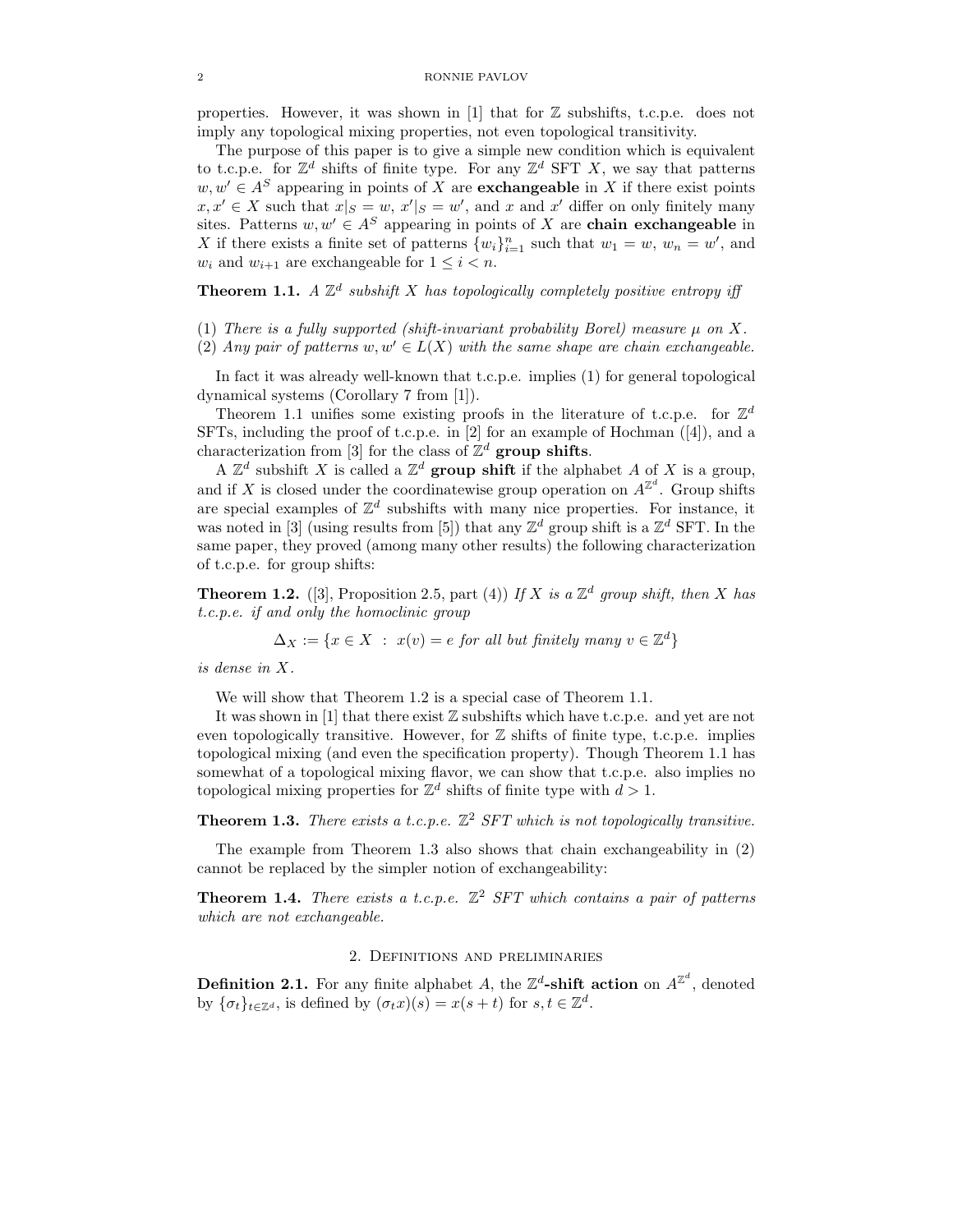We always think of  $A^{\mathbb{Z}^d}$  as being endowed with the product discrete topology, with respect to which it is obviously compact.

**Definition 2.2.** A  $\mathbb{Z}^d$  subshift is a closed subset of  $A^{\mathbb{Z}^d}$  which is invariant under the  $\mathbb{Z}^d$ -shift action.

Any subshift inherits a topology from  $A^{\mathbb{Z}^d}$ , and is compact. Each  $\sigma_t$  is a homeomorphism on any  $\mathbb{Z}^d$  subshift, and so any  $\mathbb{Z}^d$  subshift, when paired with the  $\mathbb{Z}^d$ -shift action, is a topological dynamical system.

 $\mathbb{Z}^d$  subshifts can also be defined in terms of disallowed patterns.

**Definition 2.3.** A pattern over A is a member of  $A^S$  for some finite  $S \subset \mathbb{Z}^d$ , which is said to have shape S.

For any set  $\mathcal{F} \subset A^*$ , one can define the set  $X(\mathcal{F}) := \{x \in A^{\mathbb{Z}^d} : x|_S \notin \mathcal{F} \}$  $\mathcal{F}$   $\forall$  finite  $S \subset \mathbb{Z}^d$ . It is well known that any  $X(\mathcal{F})$  is a  $\mathbb{Z}^d$  subshift, and all  $\mathbb{Z}^d$  subshifts are representable in this way. All  $\mathbb{Z}^d$  subshifts are assumed to be nonempty in this paper.

For any patterns  $v \in A^S$  and  $w \in A^T$  with  $S \cap T = \emptyset$ , define vw to be the pattern in  $A^{S\cup T}$  defined by  $(vw)|_S = v$  and  $(vw)|_T = w$ .

Definition 2.4. A  $\mathbb{Z}^d$  shift of finite type (SFT) is a  $\mathbb{Z}^d$  subshift equal to  $X(\mathcal{F})$ for some finite  $\mathcal F$ . The type of X is defined to be the minimum integer t so that F can be chosen with all patterns on shapes which are subsets of  $[1, t]^d$ .

(Throughout this paper, for  $a < b \in \mathbb{Z}$ ,  $[a, b]$  will be used to denote  $\{a, \ldots, b\}$ .)

**Definition 2.5.** The **language** of a  $\mathbb{Z}^d$  subshift X, denoted by  $L(X)$ , is the set of all patterns which appear in points of X. For any finite  $S \subset \mathbb{Z}^d$ ,  $L_S(X) :=$  $L(X) \cap A^S$ , the set of patterns in the language of X with shape S.

**Definition 2.6.** For any  $\mathbb{Z}^d$  subshift X and any finite  $S \subseteq \mathbb{Z}^d$ , patterns  $w, w' \in$  $L_S(X)$  are **exchangeable** in X if there exists a finite set  $T \supseteq S$  and points  $x, x' \in X$ such that  $x|_{\mathbb{Z}^d \setminus T} = x'|_{\mathbb{Z}^d \setminus T}, x|_S = w$ , and  $x'|_S = w'$ .

It should be reasonably clear that if  $X$  is an SFT with type  $t$ , then  $w, w'$  are exchangeable if and only if there exists N and  $v \in L_{[-N,N]^d \setminus [-N+t,N-t]^d}(X)$  such that  $vw, vw' \in L(X)$ .

**Definition 2.7.** For any  $\mathbb{Z}^d$  subshift X and any finite  $S \subseteq \mathbb{Z}^d$ , patterns  $w, w' \in$  $L_S(X)$  are **chain exchangeable** in X if there exists n and patterns  $(w_i)_{i=1}^n$  in  $L_S(X)$  such that  $w_1 = w$ ,  $w_n = w'$ , and  $w_i$  and  $w_{i+1}$  are exchangeable in X for  $1 \leq i < n$ .

Alternately, the chain exchangeability relation is just the transitive closure of the exchangeability relation.

**Definition 2.8.** The **topological entropy** of a  $\mathbb{Z}^d$  subshift X is

$$
h(X) := \lim_{n_1, \dots, n_d \to \infty} \frac{1}{\prod_{i=1}^d n_i} \log |L_{\prod_{i=1}^d [1, n_i]}(X)|.
$$

Definition 2.9. A (topological) factor map is any continuous shift-commuting map  $\phi$  from a  $\mathbb{Z}^d$  subshift X to a  $\mathbb{Z}^d$  subshift Y.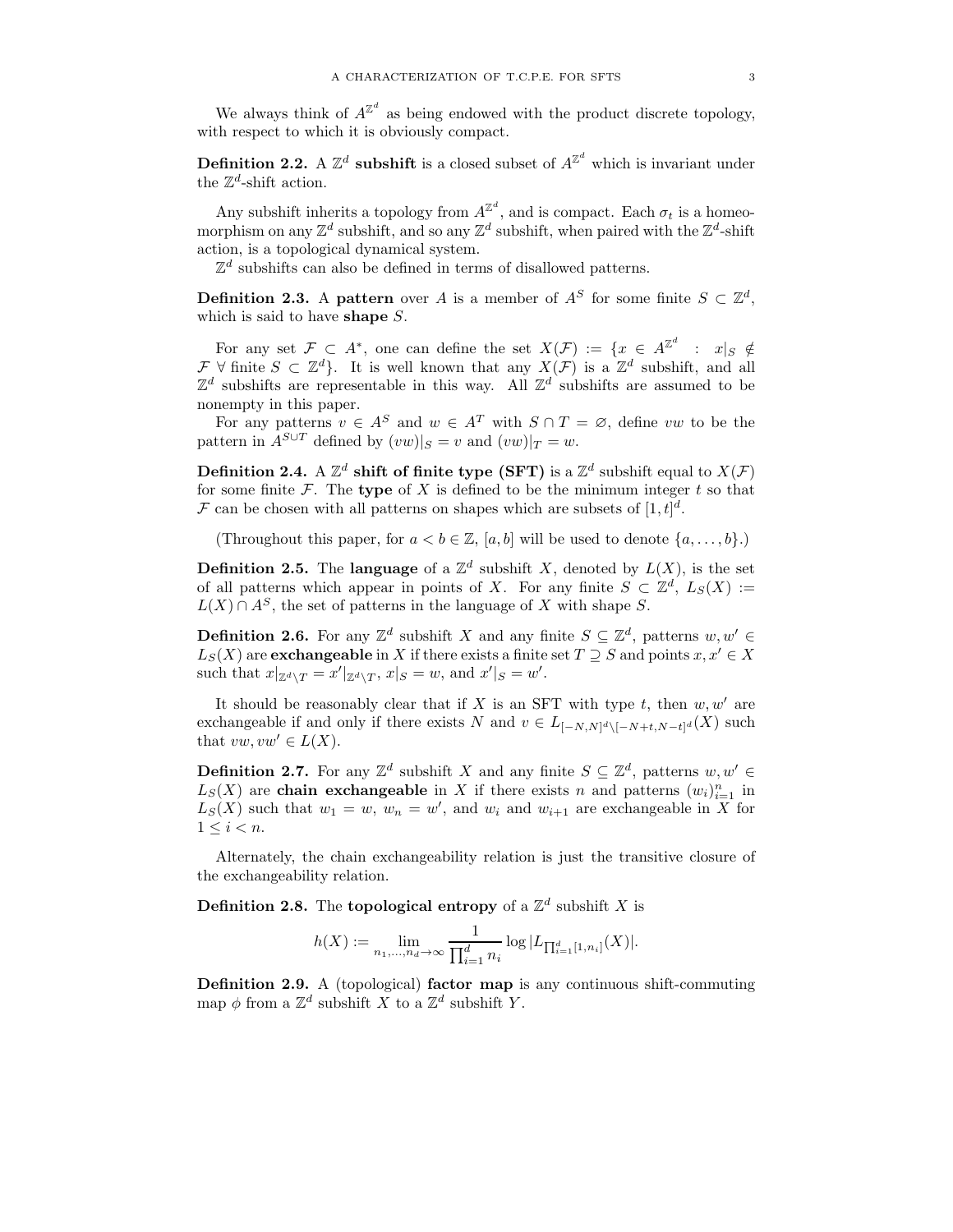It is well-known (see [6] for a proof in  $d = 1$  that extends to arbitrary d) that any topological factor map  $\phi$  between  $\mathbb{Z}^d$  subshifts is a so-called **sliding block code**, meaning that there exists a k so that  $(\phi(x))(0)$  depends only on  $x|_{[-k,k]^d}$ . Since  $\phi$  is shift-commuting, this also implies that for any rectangular prism  $\prod_{i=1}^{d} [a_i, b_i]$ ,  $(\phi(x))|_{\prod_{i=1}^d [a_i,b_i]}$  depends only on  $x|_{\prod_{i=1}^d [a_i-k,b_i+k]}$ . Sometimes we abuse notation and speak of  $\phi$  acting on a pattern w with shape  $\prod_{i=1}^{d} [a_i, b_i]$ , in which case the image  $\phi(w)$  has shape  $\prod_{i=1}^{d} [a_i - k, b_i + k]$ .

Definition 2.10. A  $\mathbb{Z}^d$  subshift X has topologically completely positive en**tropy** (or **t.c.p.e.**) if for every factor map  $\phi$  on X,  $\phi(X)$  either has positive topological entropy or is a subshift consisting of a single (fixed) point.

We finish with the definition of topological transitivity, a notion of "nondegeneracy" for topological dynamical systems (and in particular, subshifts.)

**Definition 2.11.** A  $\mathbb{Z}^d$  subshift X is **topologically transitive** if for every  $w, w' \in \mathbb{Z}$  $L(X)$ , there exists a point  $x \in X$  containing both w and w' as subpatterns.

If a subshift is not topologically transitive, then it can be broken into nontrivial pieces which do not interact under the shift map; hence such systems are considered somewhat "degenerate."

We will also have occasion to consider measures on  $\mathbb{Z}^d$  subshifts; all measures considered in this paper are assumed to be Borel probability measures. This means that they are determined by their values on all cylinder sets, which are sets of the form  $[w] := \{x \in X : x|_S = w\}$  for a pattern  $w \in L(X)$  with shape S.

# 3. Proofs

Proof of Theorem 1.1.

**t.c.p.e**  $\implies$  (1),(2): Assume that X is a t.c.p.e.  $\mathbb{Z}^d$  SFT with type t. As stated in the introduction, it is known from [1] that  $X$  satisfies (1), but for completeness we give a short self-contained proof here. Suppose for a contradiction that there exists a pattern  $w \in L_S(X)$  s.t.  $\mu([w]) = 0$  for every measure  $\mu$  on X. We then claim that for every  $\epsilon > 0$ , there exists N so that for any  $n > N$ , all patterns of  $L_{[-n,n]^d}(X)$ contain fewer than  $(2n+1)^d \epsilon$  occurrences of w. If this were not the case, then there would exist  $\epsilon > 0$  and a sequence  $w_n \in L_{[-n,n]^d}(X)$  of patterns which each contain at least  $(2n+1)^d \epsilon$  occurrences of w, and an associated sequence of points  $x_n \in X$ with  $x_n|_{[-n,n]^d} = w_n$ . Then, the sequence of measures  $\frac{1}{(2n+1)^d} \sum_{v \in [-n,n]^d} \sigma_v \delta_{x_n}$ has a weak limit point  $\mu$ , and it is easy to show that  $\mu$  is a shift-invariant measure on X with  $\mu([w]) > 0$ .

Define the factor map  $\phi: X \to \{0,1\}^{\mathbb{Z}^d}$  by  $(\phi(x))(v) = 0$  if  $x|_{v+S} \neq w$  and  $(\phi(x))(v) = 0$  if  $x|_{v+S} = w$ . Clearly  $\phi(X)$  does not consist of a single point. Also, for any  $\epsilon > 0$ , there exists N so that for any  $n > N$ , all patterns of  $L_{[-n,n]^d}(\phi(X))$ contain fewer than  $(2n+1)^d \epsilon$  1s, meaning that

$$
h(\phi(X)) \le \lim_{n \to \infty} \frac{1}{(2n+1)^d} \log \left( \sum_{i=0}^{\lfloor (2n+1)^d \epsilon \rfloor} {2n+1}^d \right) = -\epsilon \log \epsilon - (1-\epsilon) \log(1-\epsilon).
$$

However, this is true for arbitrary  $\epsilon$ , and so we would have  $h(\phi(X)) = 0$ . As this is a contradiction to t.c.p.e. of  $X$ , our assumption was wrong, and so for every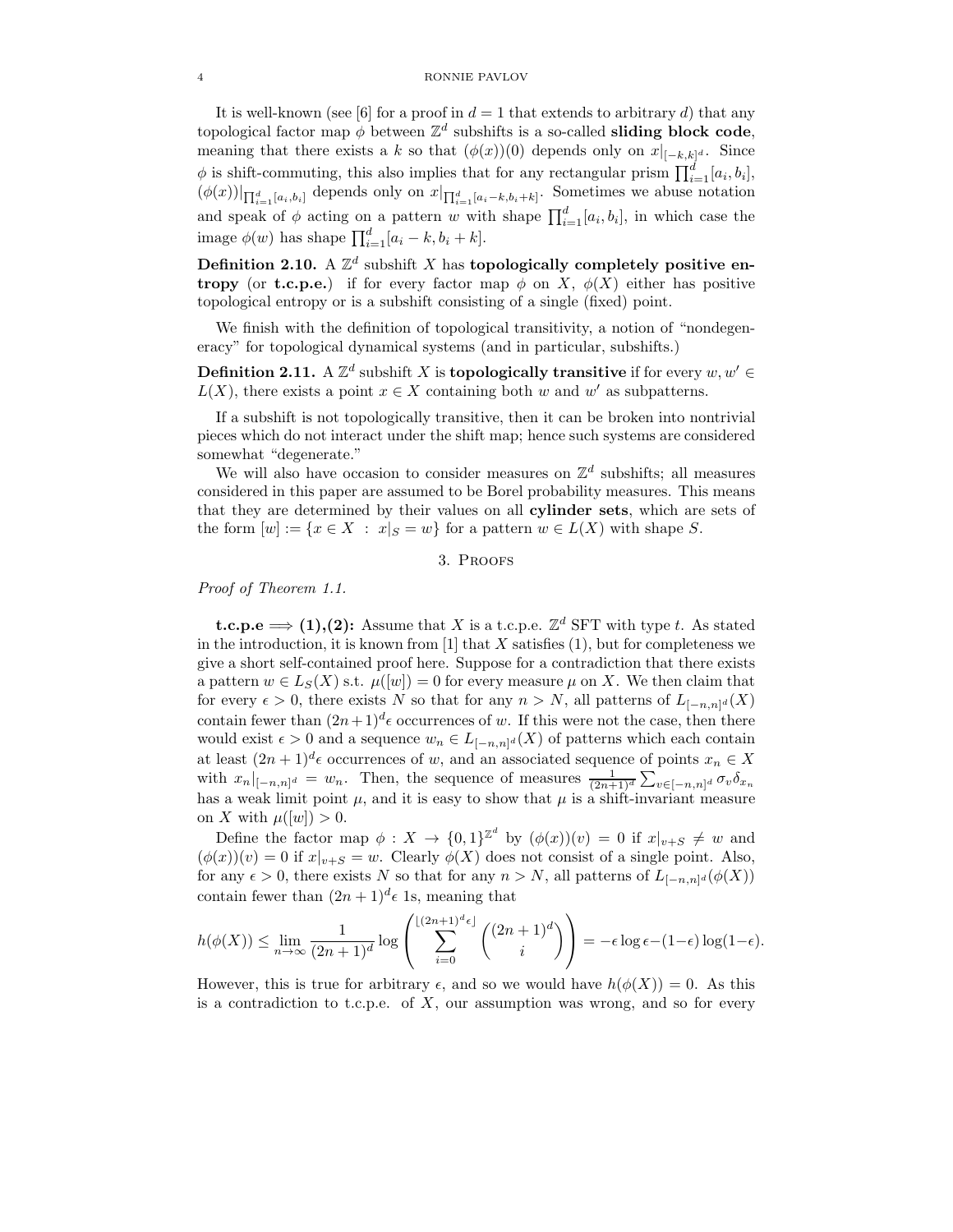$w \in L(X)$ , there exists a measure  $\mu_w$  on X s.t.  $\mu_w([w]) > 0$ . If we enumerate all patterns in  $L(X)$  as  $w_1, w_2, \ldots$ , then clearly the measure  $\mu := \sum_{n=1}^{\infty} 2^{-n} \mu_{w_n}$  has full support in  $X$ , and we have shown that t.c.p.e. of  $X$  implies (1).

Now assume for a contradiction that (2) is false, i.e. that there exists finite  $S \in \mathbb{Z}^d$  and patterns  $w, w' \in L_S(X)$  which are not chain exchangeable. Since chain exchangeability is clearly an equivalence relation, we can partition  $L_S(X)$ into equivalence classes  $C_1, \ldots, C_k$  for some  $k > 1$ . Define a topological factor map  $\psi: X \to \{1,\ldots,k\}^{\mathbb{Z}^d}$  by  $(\psi(x))(v) = i$  iff  $x|_{v+S} \in C_i$ . We make the following claim: for any m, any two patterns  $v, v' \in L_{[1,m]^d}(X)$  which agree on  $[1,m]^d \setminus [t+1,m-t]^d$ have the same image under  $\psi$ . Suppose for a contradiction that this is not the case, and two such patterns  $v, v'$  have distinct images  $\psi(v) \neq \psi(v')$ . Then there exists  $s \in \mathbb{Z}^d$  so that  $(\psi(v))(s) \neq (\psi(v'))(s)$ , meaning that  $v|_{s+S}$  and  $v'|_{s+S}$  lie in distinct classes  $C_i \neq C_j$ . However, since  $v \in L(X)$ , clearly there exists  $z \in A^{\mathbb{Z}^d} \setminus [1,m]^d$  so that  $zv \in X$ , and since X is an SFT of type t and v, v' agree on  $[1, m]^d \setminus [t+1, m-t]^d$ , clearly  $zv' \in X$  as well. Then by definition,  $v|_{s+S}$  and  $v'|_{s+S}$  are exchangeable, which contradicts the assumption that they lie in different classes. Therefore, our original claim is verified, and  $v|_{[1,m]^d \setminus [t+1,m-t]^d}$  uniquely determines  $\psi(v)$  for all m and  $v \in L_{[1,m]^d}(X)$ . If  $S \subset [-k,k]^d$ , then this implies that  $|L_{[1+k,m-k]^d}(\psi(X))| \leq$  $|A|^{|[1,m]^d\setminus [t+1,m-t]^d|} \leq |A|^{2dtm^{d-1}}$  for all m. Then

$$
h(\psi(X)) = \lim_{m \to \infty} \frac{1}{(m-2k)^d} \log |L_{[1+k,m-k]^d}(\psi(X))| \le \frac{2dtm^{d-1}\log |A|}{(m-2k)^d} = 0.
$$

Therefore, all pairs  $w, w' \in L(X)$  with the same shape are chain exchangeable, verifying (2).

 $(1), (2) \implies$  **t.c.p.e.:** Suppose that X is a  $\mathbb{Z}^d$  SFT with type t satisfying (1) and (2), and consider any topological factor map  $\phi$  on X for which  $\phi(X)$  does not consist of a single (fixed) point. Then there are at least two letters appearing in points of  $\phi(X)$ , which we can (up to renaming) call a and b without loss of generality. Assume that m is chosen so that  $x|_{[-m,m]^d}$  uniquely determines  $(\phi(x))(0)$ . There then must exist patterns  $w, w' \in L_{[-m,m]^d}(X)$  so that  $x|_{[-m,m]^d} = w \Longrightarrow (\phi(x))(0) = a$  and  $x|_{[-m,m]^d} = w' \Longrightarrow (\phi(x))(0) = b$  for some  $a \neq b$  in the alphabet of  $\phi(X)$ .

By (2), there exist patterns  $w_1, \ldots, w_k \in L_{[-m,m]^d}(X)$  so that if we rename  $w_0 := w$  and  $w_{k+1} := w'$ , then  $w_i$  and  $w_{i+1}$  are exchangeable for  $0 \le i \le k$ . Clearly there must exist such i so that  $x|_{[-m,m]^d}(X) = w_i$  forces  $(\phi(x))(0) = c$  and  $x|_{[-m,m]^d}(X) = w_{i+1}$  forces  $(\phi(x))(0) = d$  for some letters  $c \neq d$  in the alphabet of  $\phi(X)$ . We rename  $v := w_i$  and  $v' := w_{i+1}$ . Since v and v' are exchangeable, there exist N and  $z \in A^{\mathbb{Z}^d \setminus [-N,N]^d}$  so that there are points  $x, x' \in X$  with  $x|_{\mathbb{Z}^d \setminus [-N,N]^d} =$  $x'|_{\mathbb{Z}^d\setminus[-N,N]^d} = z, x|_{[-m,m]^d} = v$ , and  $x'|_{[-m,m]^d} = v'$ . Define  $u := x|_{[-N-t,N+t]^d}$ and  $u' := x'|_{[-N-t,N+t]^d}$ ; then  $u|_{[-m,m]^d} = v$ ,  $u'|_{[-m,m]^d} = v'$ , and u and u' agree on  $[-N-t, N+t]^d \setminus [-N, N]^d$ .

By (1), there exists a measure  $\mu$  on X such that  $\alpha := \mu([u]) > 0$ . Therefore, there exists a (generic) point  $x \in X$  for which  $x|_{[-\ell,\ell]^d}$  contains at least  $\frac{\alpha}{2}(2\ell+1)^d$ occurrences of u for all  $\ell$ . Since any site is part of at most  $(2N+2t+1)^d$  occurrences of u, we may use a simple greedy algorithm to find at least  $\frac{\alpha}{2} \left( \frac{2\ell+1}{2N+2t+1} \right)^d$  disjoint occurrences of u in any  $x|_{[-\ell,\ell]^d}$ . For any  $\ell$ , we may then construct a set  $A_\ell$  of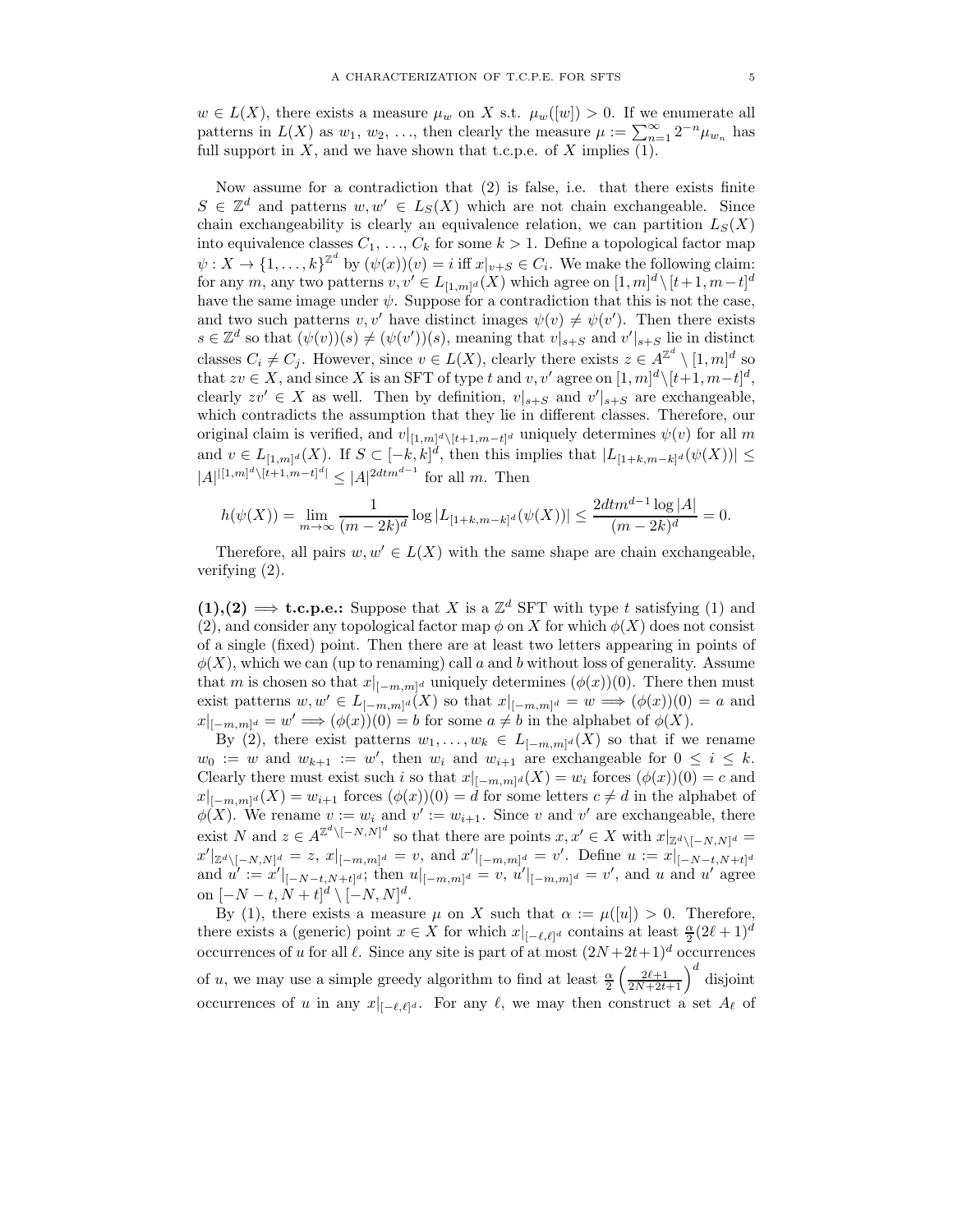at least  $2^{\frac{\alpha}{2}(\frac{2\ell+1}{2N+2\ell+1})^d}$  patterns with shape  $[-\ell, \ell]^d$  by replacing any subset of this set of disjoint occurrences of u by  $u'$ . The resulting patterns are all in  $L(X)$  since  $x|_{[-\ell,\ell]^d}$  was in  $L(X)$ , all replacements involved pairs of patterns which agreed on their boundaries of thickness  $t$ , and  $X$  is an SFT of type  $t$ .

For any pattern  $y \in A_{\ell}$ , y can be completed to at least one point  $x \in X$ ; define  $\phi(y)$  to be  $\phi(x)|_{[-\ell+m,\ell-m]^d}$ . (This doesn't depend on the choice of x since  $y = x|_{[-\ell,\ell]^d}$  uniquely determines  $\phi(x)|_{[-\ell+m,\ell-m]^d}$ .) For any  $y \neq y' \in A_{\ell}$ , there exists  $s \in \mathbb{Z}^d$  so that  $y|_{s+[-N-t,N+t]^d} = u$  and  $y'|_{s+[-N-t,N+t]^d} = u'$  or vice versa, implying that  $y|_{s+S} = v$  and  $y'|_{s+S} = v'$  or vice versa. In either case,  $(\phi(y))(s) \neq$  $(\phi(y'))(s)$ , and so  $\phi(y) \neq \phi(y')$ . Since any distinct patterns in  $A_{\ell}$  have distinct images and since  $\phi(A_{\ell}) \subseteq L_{[-\ell+m,\ell-m]^d}(\phi(X)),$ 

$$
|L_{[-\ell+m,\ell-m]^d}(\phi(X))| \ge |\phi(A_{\ell})| \ge |A_{\ell}| \ge 2^{\frac{\alpha}{2} \left(\frac{2\ell+1}{2N+2\ell+1}\right)^d},
$$

implying that

$$
h(\phi(X)) = \lim_{\ell \to \infty} \frac{1}{(2\ell-2m+1)^d} \log |L_{[-\ell+m,\ell-m]^d}(\phi(X))| \geq \frac{\frac{\alpha}{2} \log 2}{(2N+2t+1)^d} > 0.
$$

Since  $\phi$  was arbitrary, we have shown that X has t.c.p.e., completing the proof.  $\Box$ 

We now verify Theorems 1.3 and 1.4, both of which use the same example.

*Proof of Theorems 1.3 and 1.4.* We define a  $\mathbb{Z}^2$  SFT X over the alphabet  $A =$  $\{0, 1, 2\}$ . The local rules defining X are the following:

• Any 0 must be adjacent to a 0 either below or to the right of it (but not both), and adjacent to a 0 either above or to the left of it (but not both).

• Any 2 must be adjacent to a 2 either below or to the right of it (but not both), and adjacent to a 2 either above or to the left of it (but not both).

• The patterns  $\begin{smallmatrix} 0 & 0 \\ 0 & 0 \end{smallmatrix}$ , 222,  $\begin{smallmatrix} 0 & 0 \\ 0 & 0 \end{smallmatrix}$ , and  $\begin{smallmatrix} 2 & 2 \\ 2 & 2 \end{smallmatrix}$  are forbidden.

The reader may check that these rules force the following structure: Any symbol 0 in a point of  $X$  is part of an infinite "meandering ribbon" of thickness 1, which moves diagonally down and to the right, making at least two moves to the right between each move downward. (Informally, the "slope" of any ribbon of 0s is in the interval  $[-0.5, 0]$ .) Also, any symbol 2 in a point of X is part of an infinite "meandering ribbon" of thickness 1, which moves diagonally down and to the right, making at least two moves downward between each move to the right. (Informally, the "slope" of any ribbon of 2s is in the interval  $(-\infty, -2]$ .) Any point of X consists of one or more of these "ribbons," surrounded by 1s. Though many ribbons of 0s or 2s can exist within a point of  $X$ , it is not possible for the two types of ribbons to coexist within the same point of  $X$ . (See Figure 1.) This means that the symbols 0 and 2 cannot coexist at all within the same point of  $X$ , and so  $X$  is not topologically transitive.

We now claim that the symbols 0 and 2 are also not exchangeable. Consider any N and any point  $x \in X$  with  $x(0) = 0$ . Then this central 0 is part of an infinite ribbon, which must intersect  $x|_{[-N-1,N+1]^2\setminus[-N,N]^2}$  in two places, one along the left edge and one along the right edge. But then it is impossible for  $x|_{[-N-1,N+1]^2\setminus[-N,N]^2}$  to be filled in a way that contains a 2 at the center, since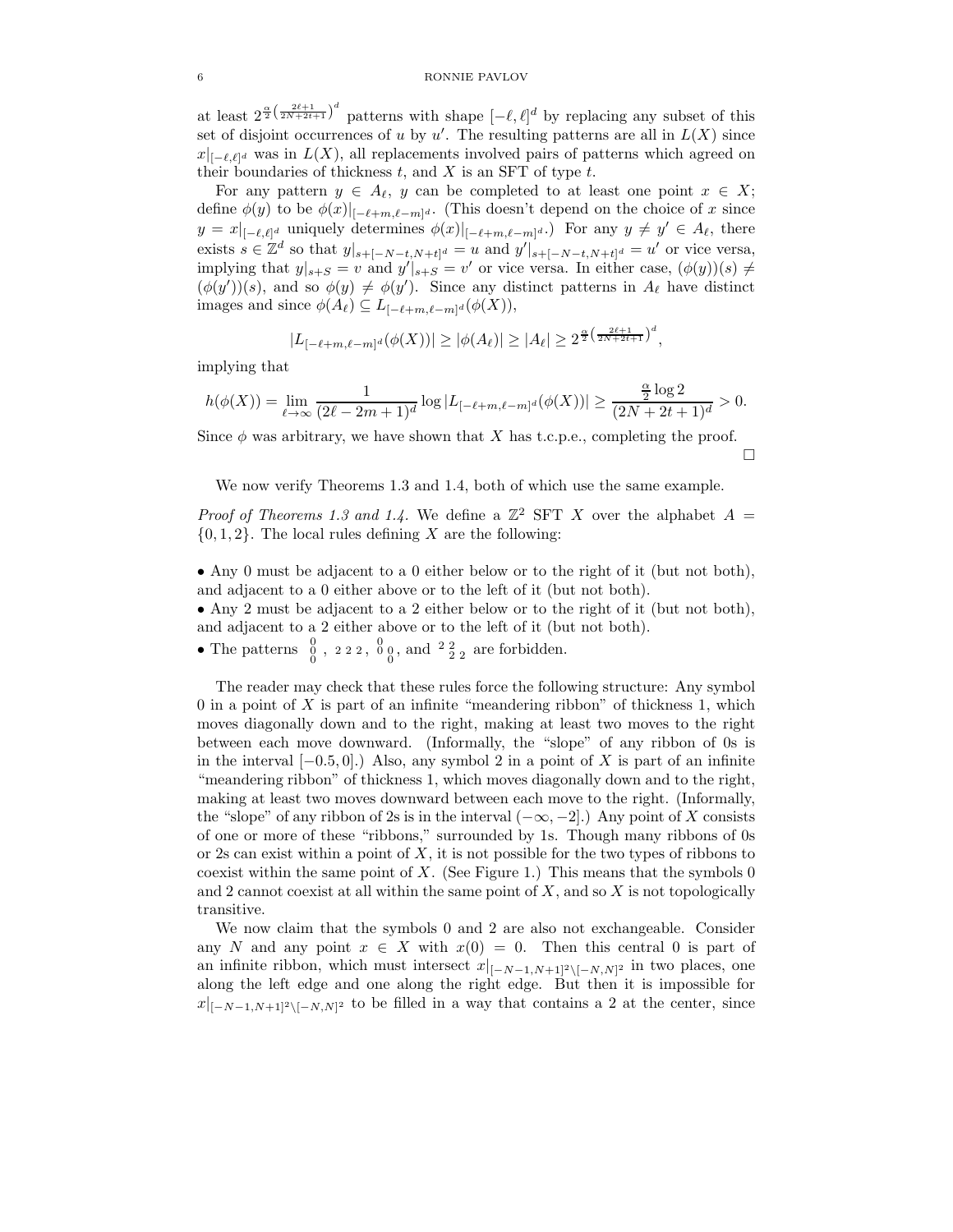

FIGURE 1. Two patterns in  $X$  (and a disallowed pattern with 0 and 2)

the resulting point would contain both a 0 and a 2, which has already been shown to be impossible. Therefore, 0 and 2 are not exchangeable.

Now, to complete the proof, it suffices to show that  $X$  has t.c.p.e, and by Theorem 1.1 it suffices to show that X satisfies (1) and (2). Consider any  $m$  and pattern  $w \in L_{[-m,m]^2}(X)$ . Then w consists of pieces of finitely many ribbons (call them  $R_1, \ldots, R_j$  in order from top to bottom) of 0s surrounded by 1s, or pieces of finitely many ribbons of 2s surrounded by 1s. We begin with the former case. We will extend  $w$  to the left and right, while forcing the ribbons to align into a manageable structure. Since  $w \in L(X)$ , it can be completed to a point  $y \in X$ . This point may contain other ribbons of 0s (besides the  $R_i$  for  $1 \leq i \leq j$ ), but changing them to 1s will still yield a legal point of X with w occupying  $[-m, m]^2$ , so without loss of generality we can assume that the  $R_i$  are the only ribbons in y. Consider the restriction  $y|_{[-m,m]\times\mathbb{Z}}$ ; all  $R_i$  must hit the left and right edges of the strip  $[-m, m] \times \mathbb{Z}$  since ribbons of 0s may not "meander" vertically for more than one consecutive unit. Therefore, there exists V so that  $w' := y|_{[-m,m] \times [-V,V]}$ contains only the ribbons  $R_i$  for  $1 \leq i \leq j$ , each of which intersects the left and right edges of  $w'$ .

Begin with the right edge of w. We extend the ribbons  $R_i$  on the right in the following way: extend the bottom-most ribbon  $R_i$  to the right by continuing it horizontally. If  $R_{j-1}$  and  $R_j$  were only two units apart on the rightmost edge of w', then continue  $R_{j-1}$  to the right horizontally; if  $R_{j-1}$  was more than two units above  $R_j$  on the rightmost edge of w', then allow  $R_{j-1}$  to "meander" down until it is only two units above  $R_{i-1}$  (move two units to the right, one unit down, two units to the right, one unit down, etc.), and then continue it horizontally. Then, continue  $R_{j-2}$  to the right by making exactly the same movements as  $R_{j-1}$  (i.e. just make it a vertical shift of  $R_{i-1}$ ) until  $R_{i-1}$  is completely horizontal. By the same idea used for  $R_{i-1}$ , allow  $R_{i-2}$  to "meander" (if necessary) until it is exactly two units above  $R_{j-1}$ , and then continue it horizontally. By continuing with the same idea, we can eventually "align" all of the  $R_i$  until each consecutive pair is separated vertically by exactly 2 units. We employ a similar idea on the left, until arriving at a rectangular pattern  $w'' \in L_{[-H,H] \times [-V,V]}(X)$  containing w' (and therefore w as well), and whose left and right edges each contain  $j$  0s, surrounded by 1s, with a single 1 separating each consecutive pair of 0s. (See Figure 2; in this and all future figures, blank space represents 1s.) The  $j$  0s on the right are clearly at or below the j 0s on the left; denote their vertical offset by i. We can now use  $w''$  as the fundamental domain of a periodic point  $p \in X$  with periods  $(2H + 1, -i)$  and  $(0, 2V + 1)$ ; the period of  $(2H + 1, -i)$  simply lines up the j 0s on the right edge of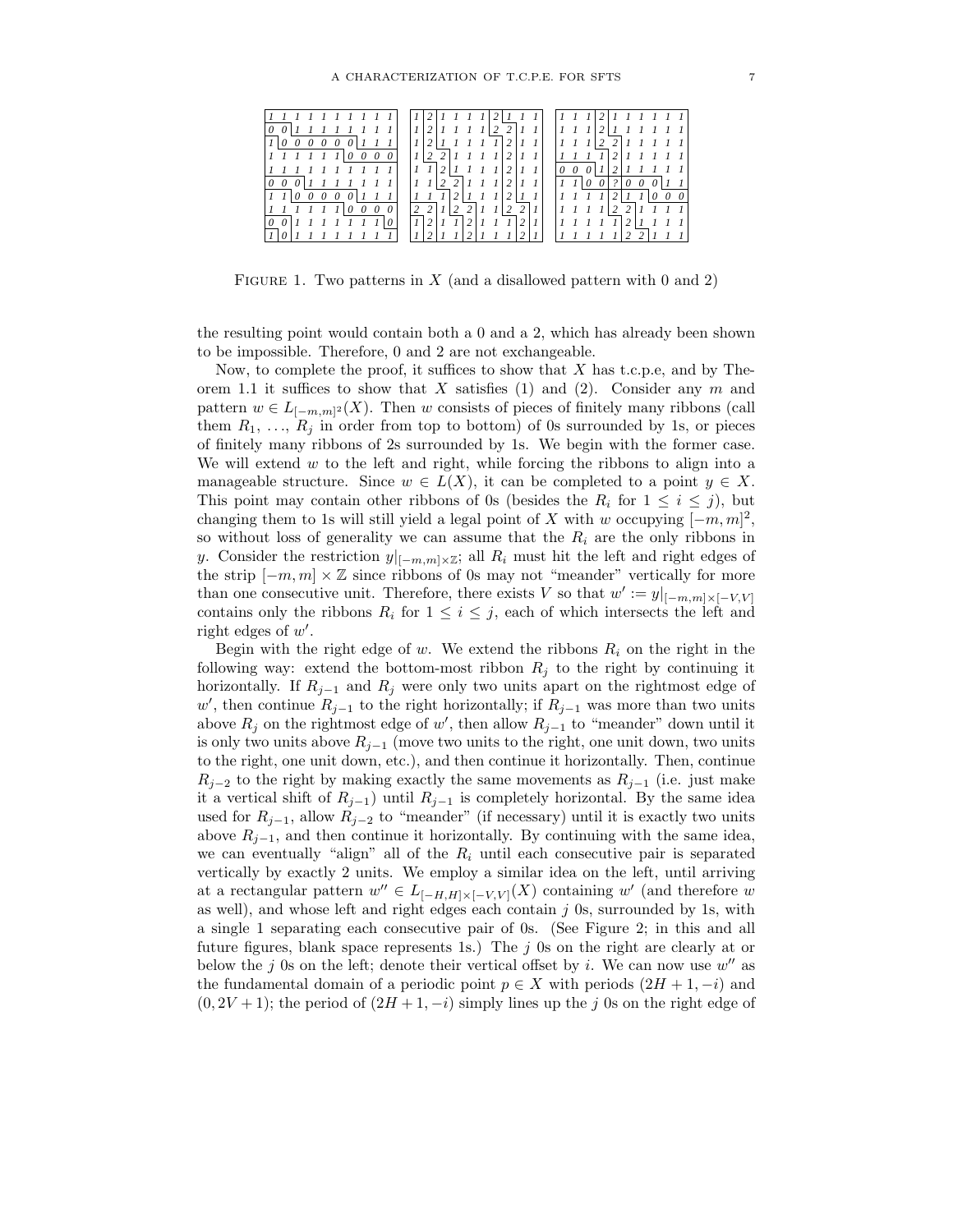## 8 RONNIE PAVLOV

any copy of  $w''$  with the j 0s on the left edge of an adjoining copy of  $w''$ , continuing the ribbons within  $w''$  indefinitely, and the period of  $(0, 2V + 1)$  simply introduces vertical shifts of these ribbons, which clearly do not intersect the originals. (See Figure 3.)



FIGURE 2. Extending  $w$  to  $w''$ 



FIGURE 3. Extending  $w'$  to the doubly periodic point  $p$ 

Since p is doubly periodic, the measure  $\mu_w := \frac{1}{(2H+1)(2V+1)} \sum_{s \in [-H,H] \times [-V,V]} \delta_{\sigma_s p}$ on X is shift-invariant, and since  $p|_{[-H,H] \times [-V,V]} = w''$ , clearly  $\mu_w([w'']) \ge \frac{1}{(2H+1)(2V+1)}$ . Since w is a subpattern of w'',  $\mu_w([w]) \ge \frac{1}{(2H+1)(2V+1)} > 0$ .

If instead  $w$  consisted of pieces of finitely many ribbons of 2s surrounded by 1s, we repeat the same proof, with  $x$  and  $y$ -coordinates switched; i.e. all references to "horizontal" are replaced by "vertical" and "left" and "right" are replaced by "top"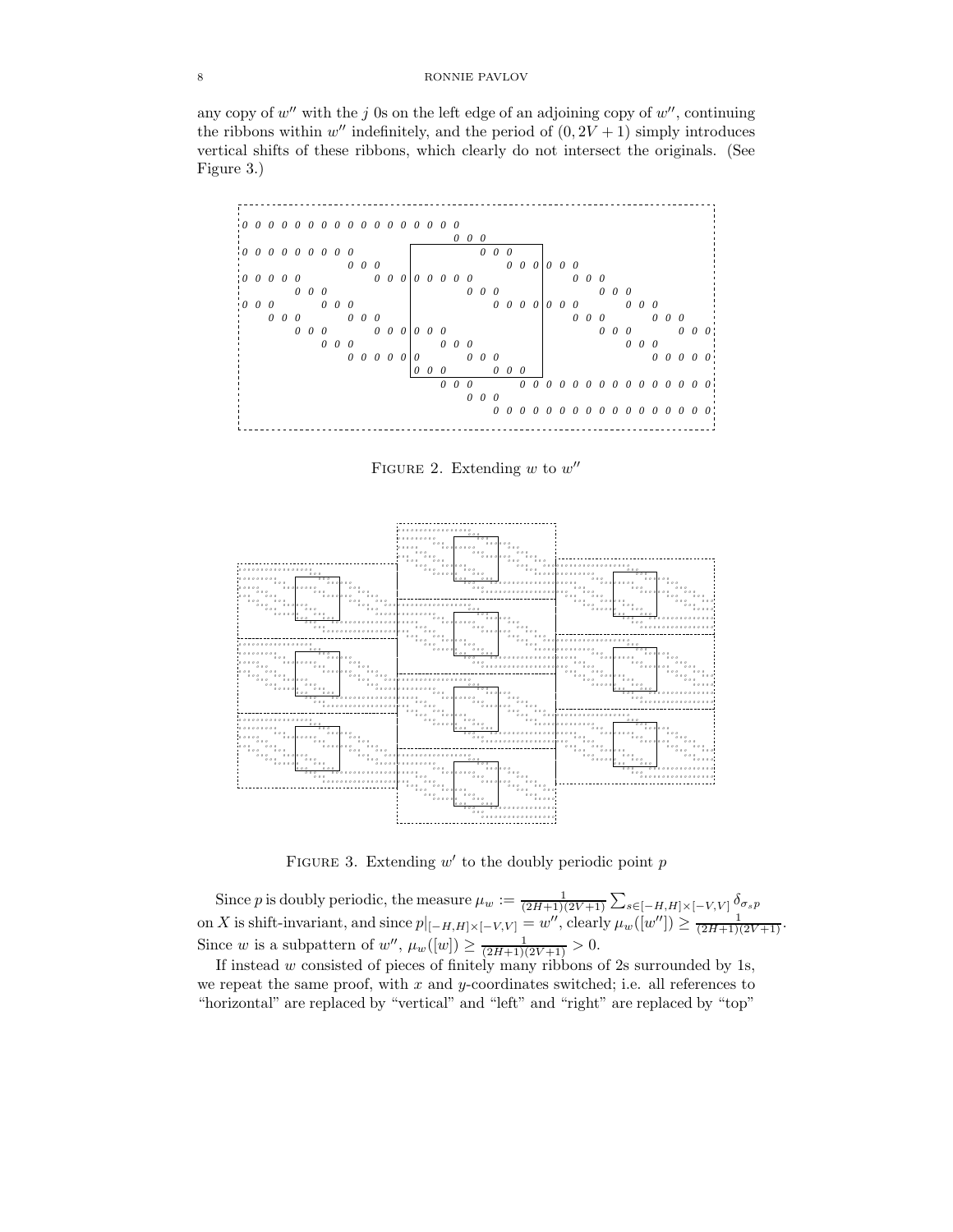and "bottom" respectively. We have now found, for any  $w \in L(X)$  with square shape, a measure  $\mu_w$  on X with  $\mu_w([w]) > 0$ . This clearly implies the existence of such a measure for arbitrary w, and we may again construct a weighted average  $\mu$ of all  $\mu_w$  which is fully supported in X. Therefore, (1) is verified.

We will verify (2) by showing that for any pattern  $w \in L_{[-m,m]^2}$ , w and the pattern  $O_m = 1^{[-m,m]^2}$  of all 1s with the same shape are exchangeable. Again we begin with the case where  $w$  consists of pieces of finitely many ribbons of 0s surrounded by 1s, or pieces of finitely many ribbons of 2s surrounded by 1s. By the same technique as in the proof of (1), we may extend w to a pattern  $w'' \in$  $L_{[-H,H]\times[-V,V]}(X)$  whose left and right edges each consist of j 0s, surrounded by 1s, with a single 1 separating each consecutive pair of 0s. By allowing these  $j$ ribbons to "meander" simultaneously (i.e. each as a vertical shift of all others), we can extend  $w'$  to a point  $x \in X$  in which the j ribbons become horizontal far enough to the left and right, and in which the vertical offset  $i$  between the ribbons in their eventually horizontal state on the left and their eventually horizontal state on the right is at least  $2j + 2m + 1$ . Choose any  $h > 2i + 2j + m$  and any interval  $[-v, v]$  which contains all heights of ribbons in x. We define two perturbations of x, each obtained by deleting  $x|_{[-h,h]\times[-v,v]}$  and replacing it with another pattern. (See Figure 4.)



FIGURE 4. Extending  $w$  to  $x$ 

Define  $x'$  by beginning with the ribbons intersecting the right edge of the hole obtained by deleting  $x|_{[-h,h]\times[-v,v]}$ , and forcing them to "meander" upwards i units (as they move left) as quickly as possible; the top ribbon moves one unit vertically for each horizontal unit, the second ribbon from the top moves horizontally for four units (to avoid becoming connected to the top ribbon) and then begins this pattern, etc. This takes a total horizontal distance of  $2i + 2j$ . Then, continue them horizontally to the left until they meet up with the ribbons intersecting the left edge of the hole. Define  $x''$  by beginning with the ribbons intersecting the left edge of the hole obtained by deleting  $x|_{[-h,h]\times[-v,v]}$ , and forcing them to "meander" downwards  $i$  units (as they move right), with two horizontal moves for each vertical move. Then, continue them horizontally to the right until they meet up with the ribbons intersecting the right edge of the hole. Clearly both  $x'$  and  $x''$  are in X. Since  $i \geq 2j + 2m + 1$ , the heights of the ribbons on one side of the hole are disjoint from  $[-m, m]$ ; we begin by assuming that it is the right side. Then, consider  $x'$ ; recall that the horizontal distance required for "meandering" downwards i units from the left edge is  $2i+2j$ . Since  $h > 2i+2j+m$ , in the vertical strip  $[-m, m] \times \mathbb{Z}$ , the ribbons from the leftt edge have already reached the height of the ones from the right edge, which are disjoint from  $[-m, m]$ . Therefore, these ribbons do not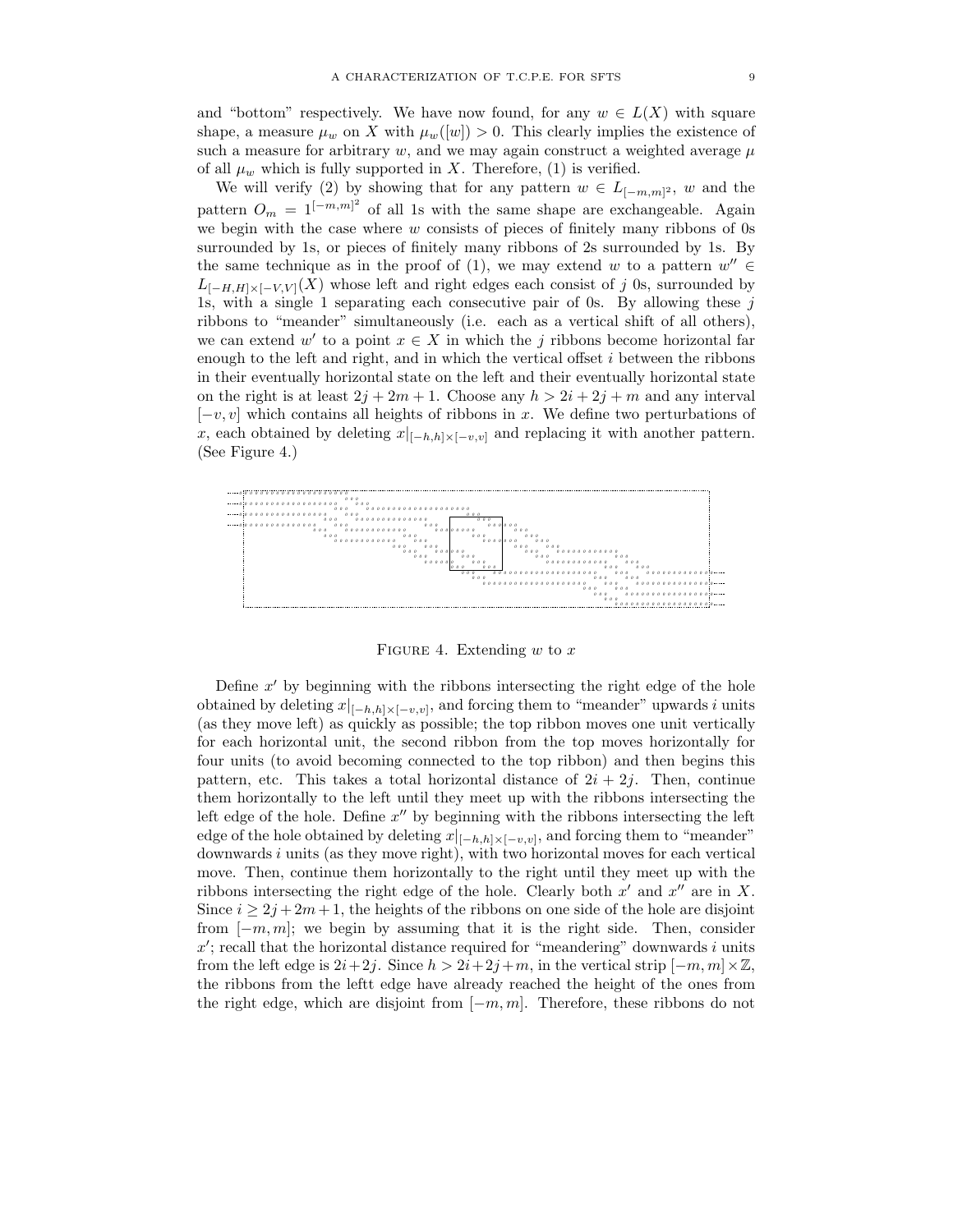intersect  $[-m, m]^2$ , and so  $x''|_{[-m,m]^2} = O_m$ , i.e. it is filled entirely with 1s. (See Figure 5.) But then  $x|_{\mathbb{Z}^2\setminus[-h,h]\times[-v,v]}$  can be completed to points  $x, x'' \in X$ , where  $||x||_{[-m,m]^2} = ||w||_{[-m,m]^2} = ||w||_{[-m,m]^2}$  and so w and  $O_m$  are exchangeable. If instead the heights of the ribbons on the left side of the hole in x were disjoint from  $[-m, m]$ , we would have used  $x'$  instead of  $x''$  and arrived at the same conclusion.



FIGURE 5. Filling hole to make  $x''$  with no 0s in  $[-m, m]^2$ 

As before, if instead w consisted of pieces of finitely many ribbons of 2s surrounded by 1s, we would repeat the same proof, with  $x$  and  $y$ -coordinates switched. We have then shown that for any  $m$ , any two patterns of shape  $[1, m]^2$  are chain exchangeable (by using the pattern  $O_m$  as the "link.") This clearly implies the same for any pair of patterns with the same (arbitrary) shape, verifying (2) and completing the proof.

 $\Box$ 

We finish by giving two applications of Theorem 1.1. The first is a (re)proof of Theorem 1.2, the characterization of t.c.p.e. for group shifts from [3].

*Proof of Theorem 1.2.*  $\implies$ : Assume that X is a  $\mathbb{Z}^d$  group shift (and therefore a  $\mathbb{Z}^d$ SFT) for which the homoclinic group  $\Delta_X$  is not dense. Note that the restriction of  $\Delta_X$  to any finite set S clearly forms a subgroup of  $A^S$ . So, there exists S for which  $G := (\Delta_X)|_S$  is a proper subgroup of the group  $L_S(X)$ . Choose any representatives w, w' of distinct cosets C, C' of G within  $L_S(X)$ . For any  $v \in A^S$  for which v and w are exchangeable, by definition there exist points  $x, x' \in X$  so that  $x|_S = v, x'|_S = w$ , and x and x' differ on only finitely many coordinates. Therefore  $x - x' \in \Delta_X$ , meaning that  $v - w \in G$ , so  $v \in C$ . Similarly, for any  $v' \in A^S$  for which  $v'$  and  $w'$  are exchangeable,  $v' \in C'$ . This means that w and w' are not chain exchangeable, so  $(2)$  is false, and by Theorem 1.1, X does not have t.c.p.e.

 $\Leftarrow$ : Assume that X is a  $\mathbb{Z}^d$  group shift (and therefore a  $\mathbb{Z}^d$  SFT) for which the homoclinic group  $\Delta_X$  is dense. Then for any  $w, w' \in L_S(X)$ , there exists a point  $d \in \Delta_X$  with  $d|_S = w' - w$ . Since  $w \in L(X)$ , there exists  $x \in X$  with  $x|_S = w$ . Then  $x + d \in X$  as well, and clearly  $(x + d)|_S = w + (w' - w) = w'$ . Since  $d \in \Delta_X$ , x and  $x + d$  differ on only finitely many coordinates, and so by definition w and w' are exchangeable. Since  $w$  and  $w'$  were arbitrary, we have verified  $(2)$ .

To verify (1), first note that since there are only finitely many patterns in  $L_S(X)$ , and since  $\Delta_X$  is dense, there exists N so that for any  $u \in L_S(X)$ , there is a point  $x^{(u)} \in X$  for which  $x^{(u)}|_{S} = u$  and  $x^{(u)}|_{\mathbb{Z}^d \setminus [1,N]^d}$  consists entirely of identity symbols. Now, consider any  $w \in L_S(X)$  and any  $x \in X$ . For any  $v \in \mathbb{Z}^d$ , consider the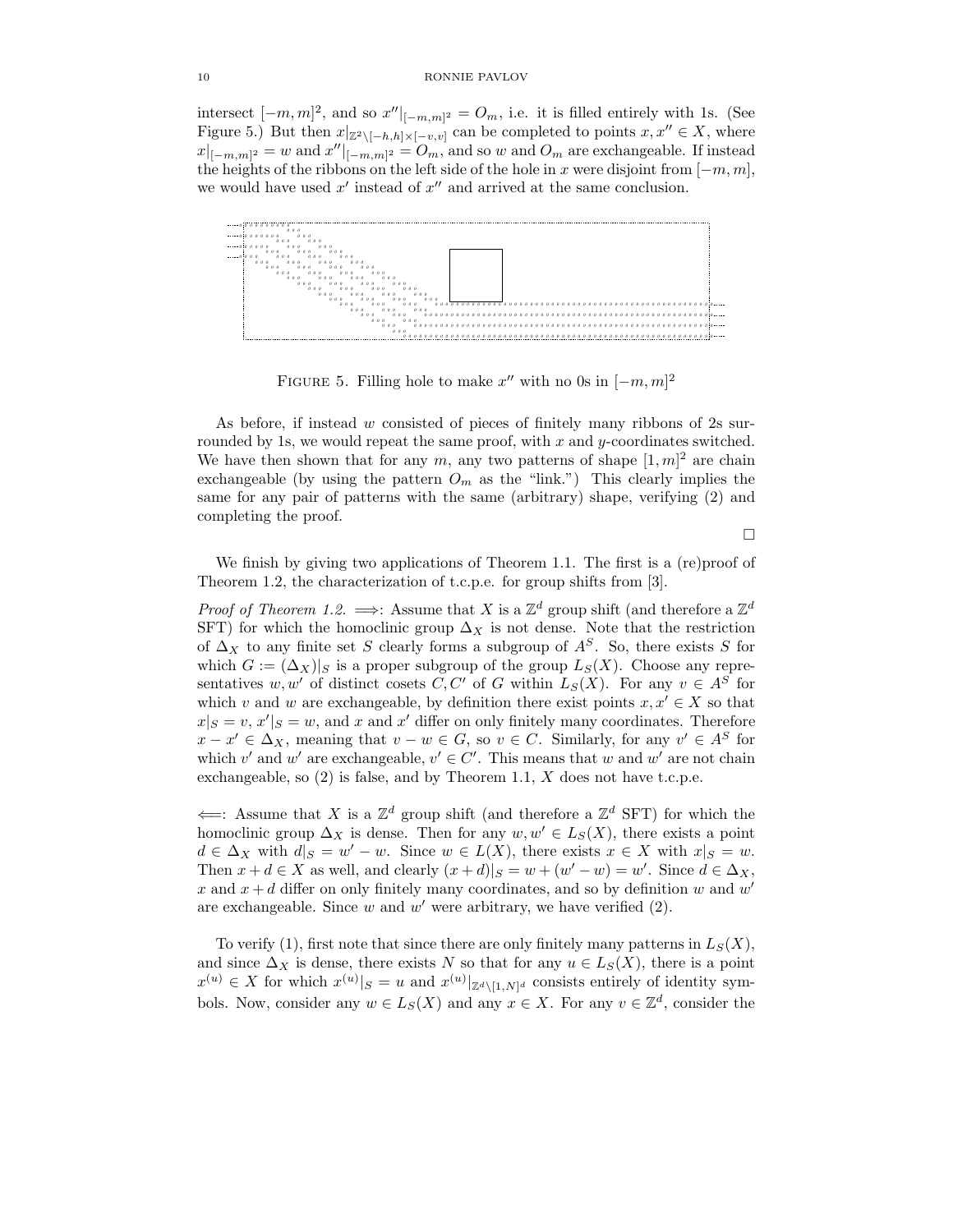pattern  $p(v) := x|_{Nv+S}$ . We can change  $p(v)$  to w by simply adding  $\sigma_{Nv}x^{(w-p(v))}$ to x;  $x^{(w-p(v))}|_{S} = w-p(v)$ , so  $(\sigma_{Nv}x^{(w-p(v))})|_{Nv+s} = w-p(v)$ . Also, this addition does not change any letters of x outside  $x|_{Nv+[1,N]^d}$ . We now define a new element of  $X$ :

$$
y := x + \sum_{v \in \mathbb{Z}^d} \sigma_{Nv} x^{(w - p(v))}.
$$

Since all cubes  $Nv + [1, N]^d$  are disjoint, for every  $s \in \mathbb{Z}^d$ , the letter at location s is the identity for all but at most one term of this sum. Therefore, each change from  $p(v)$  to w for the pattern at location  $Nv + S$  persists in y, and so  $y|_{Nv+S} = w$  for all  $v \in \mathbb{Z}^d$ . We now define a measure  $\mu_w$  as any weak limit point (as  $m \to \infty$ ) of the sequence  $\frac{1}{(2m+1)^d} \sum_{v \in [-m,m]^d} \sigma_v \delta_y$ ; clearly  $\mu_w$  is shift-invariant and  $\mu_w([w]) \ge$  $\frac{1}{N^d} > 0$ . As before, we can take a weighted average of the  $\mu_w$  to define a shiftinvariant measure  $\mu$  fully supported in X, verifying (1).

We have shown that  $X$  satisfies (1) and (2), and so by Theorem 1.1,  $X$  has t.c.p.e.

of two uniform topological mixing properties for  $\mathbb{Z}^d$  subshifts.

Our second application is very simple, but surprising. We first need definitions

# **Definition 3.1.** A  $\mathbb{Z}^d$  subshift X

- (1) is called **block gluing** if there exists  $q > 0$  such that for any pair of two rectangular prisms  $R_1, R_2$  with distance  $d(R_1, R_2) := \min_{r_1 \in R_1, r_2 \in R_2} d(r_1, r_2)$ g and any pair of points  $y, z \in X$ , there exists a point  $x \in X$  such that  $x|_{R_1} = y|_{R_1}$  and  $x|_{R_2} = z|_{R_2}$ .
- (2) has the **uniform filling property (UFP)** if there exists  $l > 0$  such that for any rectangular prism  $R = \prod_{i=1}^{d} [a_i, b_i]$  and any pair of points  $y, z \in$ X, there exists a point  $x \in X$  with  $x|_R = y|_R$  and  $x|_{\mathbb{Z}^d \setminus \prod_{i=1}^d [a_i - l, b_i + l]} =$  $z|_{\mathbb{Z}^d\setminus\prod_{i=1}^d [a_i-l,b_i+l]}$ .

It was shown in [2] (using techniques already present in [8], for instance) that any block gluing  $\mathbb{Z}^d$  SFT has topologically completely positive entropy, and so must satisfy (1) and (2). It is quite easy to prove (1) directly from the definition of block gluing, but the corresponding implication of (2) does not seem explicitly known, and so we state it here as a corollary.

**Corollary 3.2.** For any block gluing  $\mathbb{Z}^d$  SFT X and any patterns  $w, w' \in L_S(X)$ , w and w' are chain exchangeable.

Corollary 3.2 is somewhat surprising; recent work has shed light on the fact that there are fundamental differences between uniform mixing conditions involving "surrounding" a pattern (such as uniform filling) and uniform mixing conditions which do not (such as block gluing). (For instance, any SFT X with the UFP cannot have a proper subsystem of entropy  $h(X)$  ([7]), but there are block gluing SFTs which do  $([2])$ .) Though chain exchangeability is quite far from a uniform mixing condition, it is still a condition that involves patterns surrounded by a common border, and so it is a bit unexpected that it would be implied by block gluing.

$$
\Box
$$